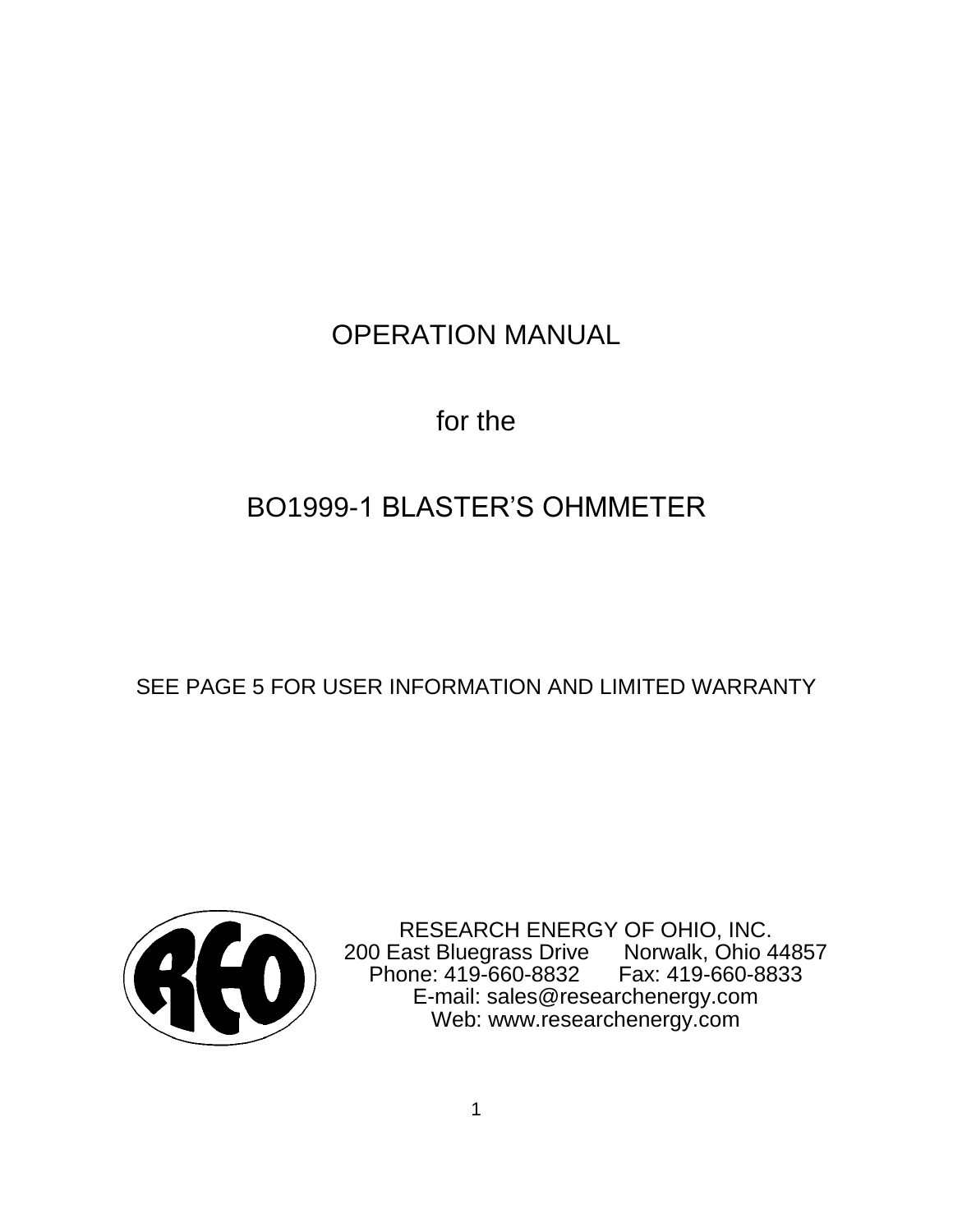## TABLE OF CONTENTS

| USER INFORMATION AND LIMITED WARRANTY  5 |  |
|------------------------------------------|--|
|                                          |  |
|                                          |  |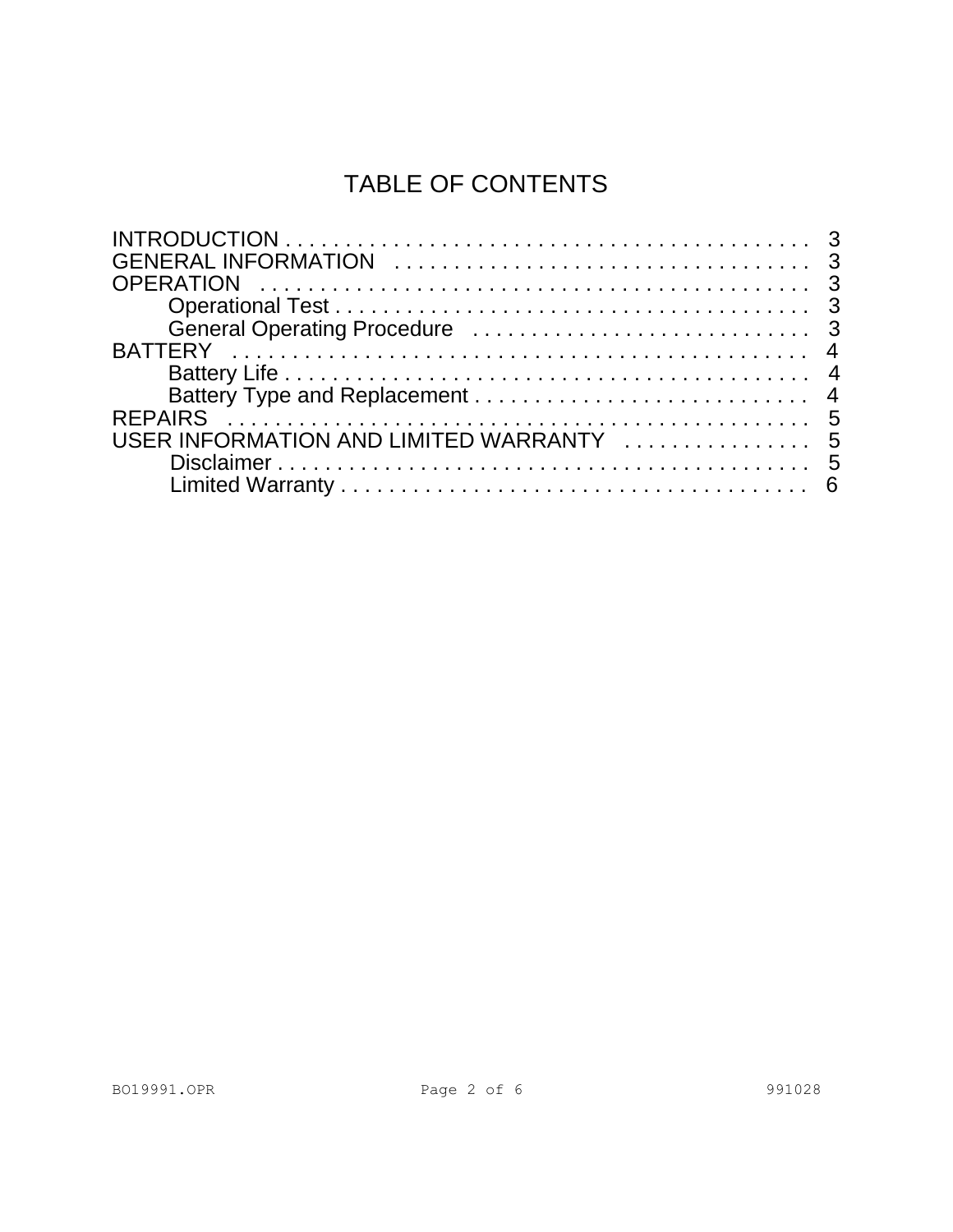## INTRODUCTION

The REO BO1999-1 Blaster's Ohmmeter is a pocket-size SINGLE CIRCUIT model designed for general use. A nylon cord attached to the case allows the ohmmeter to hang from around the neck for convenient use. Long battery life, a rugged water resistant enclosure and heavy duty terminals provide the blaster with a dependable unit. This user-friendly digital ohmmeter speeds up circuit check-out and provides vital information necessary to assure a successful blast.

## GENERAL INFORMATION

The REO BO1999-1 Blaster's Ohmmeter provides nominal values of circuit **resistance** on a large easy-to-read digital display. Two terminals on the ohmmeter are provided for single circuit testing. The BO1999-1 Blaster's Ohmmeter measures resistances of  $0 - 1999$  ohms in one ohm increments, with an accuracy of  $+/- 1$  ohm. The maximum test current is 2 milliamperes. The ohmmeter turns on automatically when a circuit is detected, and turns off automatically when the circuit is disconnected.

## OPERATION

#### Operational Test

- 1. Do not connect a blasting circuit to the BO1999-1 Blaster's Ohmmeter until this Operational Test has been performed.
- 2. Short the terminals on the ohmmeter with a short piece of wire.
- 3. The ohmmeter should turn on and indicate 000 (+/- 1)ohm.
- 4. If the battery is in need of replacement, BAT appears on the display.
- 5. Remove the short from the terminals on the ohmmeter. The ohmmeter should turn off and remain off.

#### General Operating Procedure

Note: The following procedure is intended as a guide only, and each user must prepare and verify his own procedure consistent with Local, State, and Federal regulations. Complete Operating Instructions appear on the back of the BO1999-1 Blaster's Ohmmeter.

CAUTION - USE OF THIS EQUIPMENT REQUIRES THAT THE OPERATOR HAS BEEN TRAINED AND CERTIFIED IN BLASTING TECHNIQUES.

WARNING: BATTERIES ALONE CAN FIRE ELECTRIC DETONATORS. KEEP BATTERIES AWAY FROM THE BLASTING CIRCUITS.

WARNING: KEEP THE BLASTING CIRCUITS SHUNTED WHEN NOT CONNECTED TO THE OHMMETER. MINIMIZE THE TIME THE BLASTING CIRCUITS ARE CONNECTED TO THE OHMMETER BY TAKING RESISTANCE VALUES QUICKLY. RECORD THE DATA

BO1999-1 OPR Page 3 of 6

991028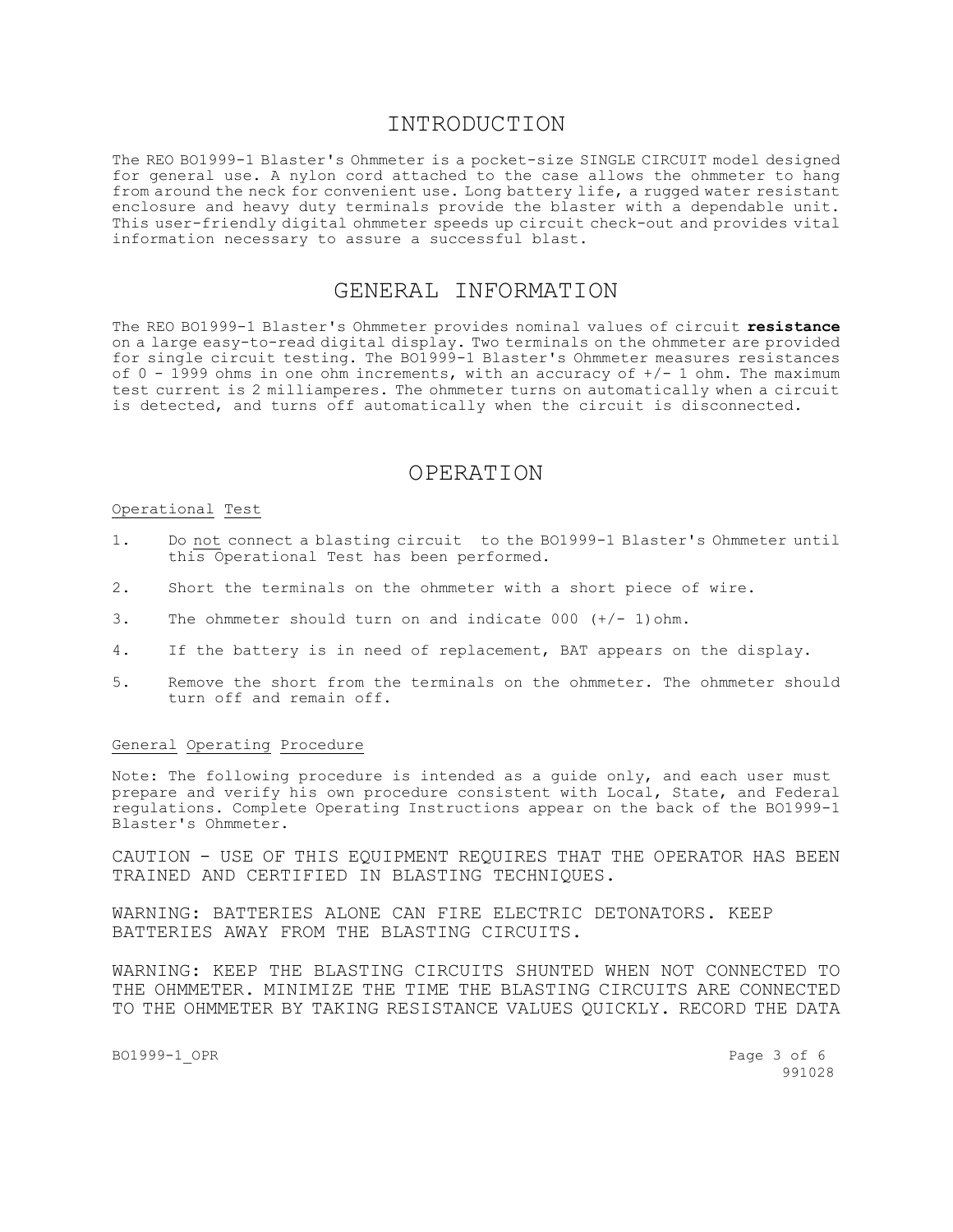IN A LOG BOOK FOR ANALYSIS AND FUTURE REFERENCE.

- 1. Perform the Operational Test.
- 2. Connect the blasting circuit to the terminals on the BO1999-1 Blaster's Ohmmeter.
- 3. Note the resistance displayed.

Note: 1--- will be displayed if the resistance exceeds 1999 ohms.

4. Shunt the blasting circuit after testing.

## BATTERY

#### Battery Life

Under normal use, an Alkaline type battery will last more than 2000 hours of operation. During use of the ohmmeter, BAT will appear on the display when the battery is in need of replacement.

#### Battery Type and Replacement

The BO1999-1 Blaster's Ohmmeter uses one 9 volt Alkaline battery, Eveready 522 or equal, available in most department stores, drug stores, and electronic supply stores.

To replace the battery, loosen and remove the two 1/4" screws which fasten the back cover to the tester. Remove the back. Remove the old battery and insert the new alkaline battery, observing polarity. After battery replacement, make sure that the gasket on the back cover is sealing properly and that the two screws are securely tightened.

WARNING: USE ONLY AN ALKALINE TYPE BATTERY. Do not use a carbon-zinc type battery as it does not have the capacity to operate the BO1999-1 Blaster's Ohmmeter.

CAUTION: OBSERVE POLARITY WHEN REPLACING THE BATTERY. INCORRECT POLARITY WILL DAMAGE THE BLASTING MACHINE.

CAUTION: EXAMINE BATTERY AT LEAST EVERY 3 MONTHS FOR CHEMICAL LEAKAGE. REPLACE THE BATTERY AT LEAST YEARLY EVEN IF NOT EXHAUSTED. REMOVE THE BATTERY FROM THE BLASTER'S OHMMETER IF IT IS NOT GOING TO BE USED FOR TWO OR MORE MONTHS.

## REPAIRS

The BO1999-1 Blaster's Ohmmeter must be repaired only at the factory to ensure quality workmanship, and for updating to current production standards. Quality

BO1999-1 OPR Page 4 of 6 991028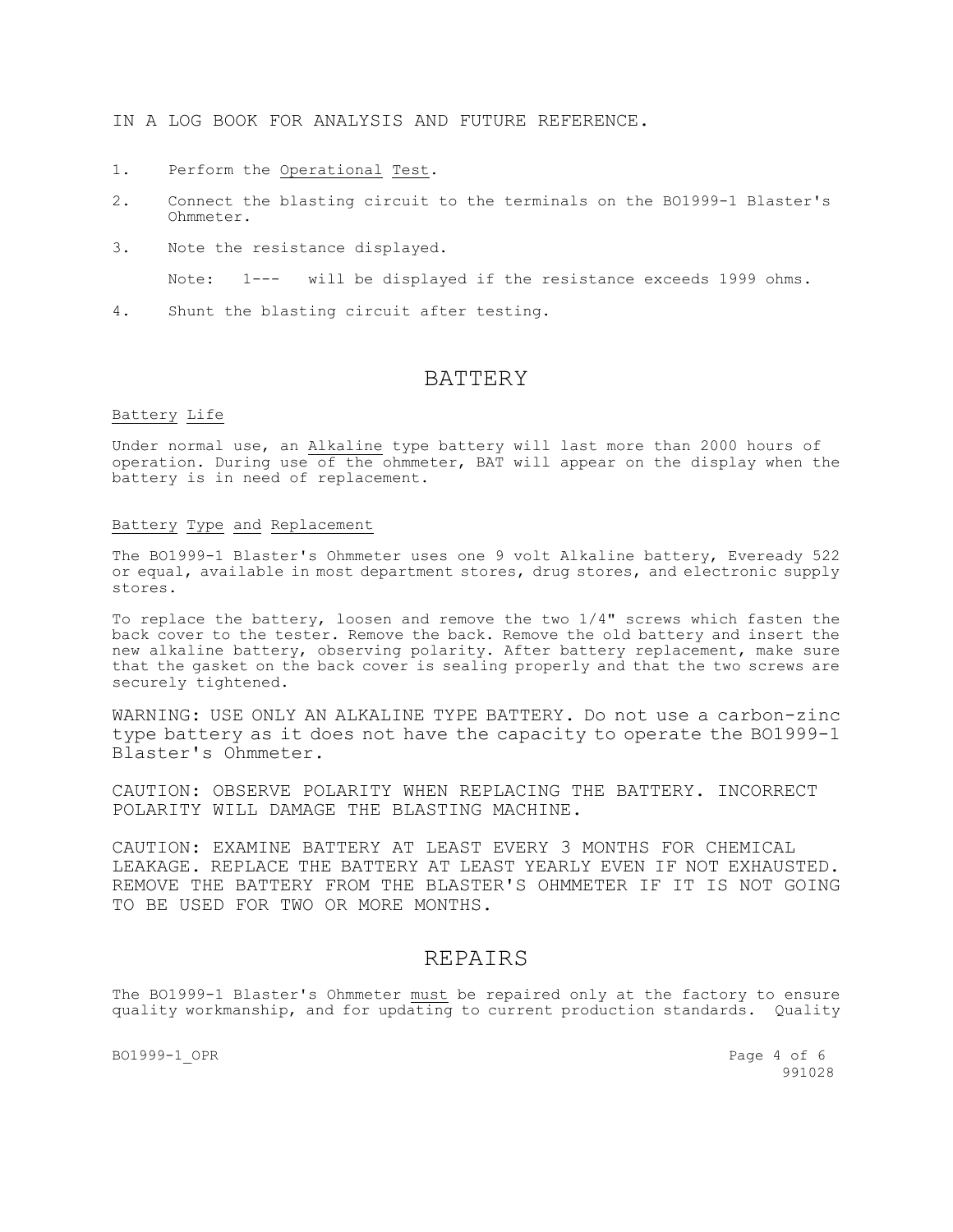control tests are performed and exact replacement parts are used. Each item repaired is subjected to the same quality control tests as new production. Such procedures and the specialized test equipment required are not available in the field or at other generalized repair shops.

If repair is required, please return the item with shipping charges prepaid to the factory at the address listed below. Include a note or letter describing the problem and include the name and telephone number of the  $\overline{person(s)}$  knowledgeable of the problem. If the equipment is sent by Greyhound Bus Lines, there is a pickup charge that will be added to your repair charges.

> Research Energy of Ohio, Inc. 200 East Bluegrass Drive Norwalk, Ohio 44857

Phone: (419) 660-8832 Fax: (419) 660-8833 E-mail: repair@researchenergy.com Web: www.researchenergy.com

## USER INFORMATION AND LIMITED WARRANTY

#### Disclaimer

The information contained in this manual is the instructions and recommendations of Research Energy of Ohio, Inc. Federal, State and/or Local laws, rules and regulations may alter the sequence of operating the equipment. It is the responsibility of the purchaser and user to ensure use consistent with Federal, State and/or Local laws, rules and regulations. It is the responsibility of the receiving office to register this document to the appropriate department and  $\overline{\text{person}(s)}$  responsible for mine and blasting safety.

WARNING: BLASTING PROCEDURES, ELECTRIC DETONATOR SELECTION, ELECTRIC DETONATOR CIRCUIT DESIGN, SHOT LAYOUT AND TIMING ARE THE RESPONSIBILITY OF THE USER. Consult with the Explosives Engineer and with the explosives suppliers for necessary information and training for safe, efficient blasts.

#### Limited Warranty

Each unit is tested extensively before shipment and carries a 90 day LIMITED WARRANTY. If the unit fails to test or perform due to a defect in material or workmanship, please return it to the factory. The unit will be repaired or replaced at our option. This LIMITED WARRANTY is void if the equipment has been dismantled, altered, or otherwise abused in any way.

BO1999-1 OPR Page 5 of 6 991028